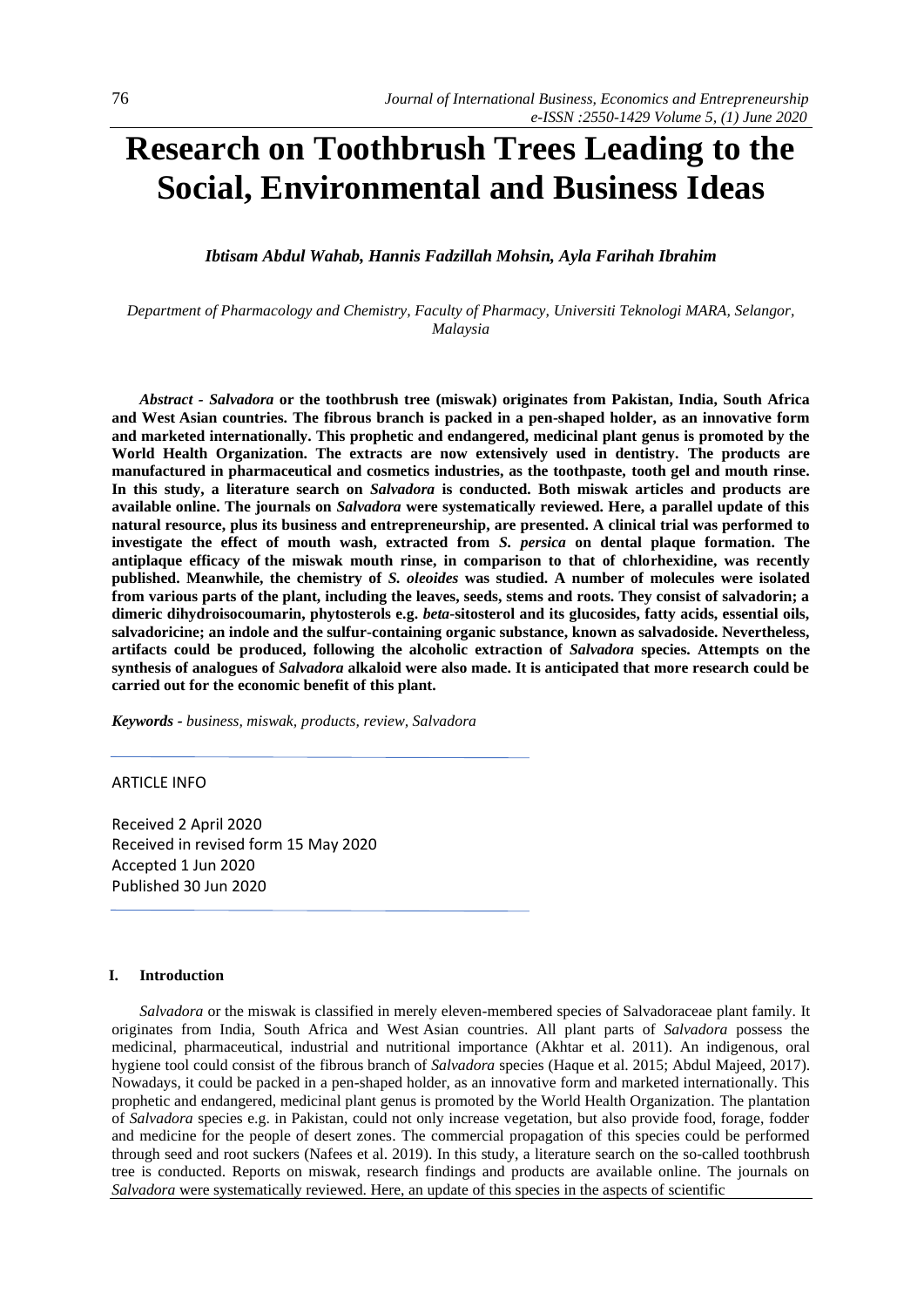investigations, social, environmental and entrepreneurship, is presented.

## **II. The medicinal uses of** *Salvadora* **species**

The pharmacology and medicinal uses of *S. oleoides* were reported. It possessed anti-hypoglycemic, hypolipidemic, analgesic and antimicrobial activities (Garg et al. 2014; Kumar et al. 2019). Ramli et al. (2016) presented the benefits of miswak in dentistry. Earlier, a clinical trial was launched to study the effect of miswak (*S. persica*) extracts as mouth wash on dental plaque formation (Al-Bayaty et al. 2010a). Miswak ethanol extract has strong antibacterial effect against periodontal pathogenic bacteria. It was proposed as a good alternative mouthwash to control and inhibit periodontal pathogenic bacteria (Al-Bayaty et al. 2010b).

#### **III. The chemistry of** *Salvadora* **plants**

The research of *Salvadora* plants were performed. The chemistry of this resource could be understood by extracting the natural components. For example, salvadoricine is known as the nitrogenous compound from the leaves of *S. persica* (Malik et al. 1987) (Figure 1). Recently, the effect of hydroxylated solvents on the active constituents of *S. persica* root was studied (Abdel-Kader et al. 2019). In addition, the structure of salvadorin, a dimeric dihydroisocoumarin from *S. oleoides*, was determined by spectroscopic methods (Mahmood et al. 2005). Comparative secondary metabolites profiling and biological activities of aerial, stem and root parts of *S. oleoides* was investigated (Saleem et al. 2019). Meantime, it was found that the antimicrobial activity of *S. persica* was due to the presence of benzyl isothiocyanate (Abdel-Kader et al. 2019). Nevertheless, the artifact could be produced (Figure 2), following the alcoholic condition. Precaution steps should be taken during extraction, since hydroxylated solvents such as the alcohols, were able to react and modify the structure of the active benzyl isothiocyanate, thus diminishing the antimicrobial activity. Other products which are associated with strong antibacterial property, consist of the natural compounds from *Alternaria* species, an endophytic fungus isolated from *S. persica* (Elgorban et al. 2019). Synthesis of the analogues of *Salvadora* alkaloid (Figure 1) were also performed (Stremski et al. 2018).



**Figure 1 – The organic compounds in** *Salvadora* **extracts.** 



**Figure 2 – The benzyl isothiocyanate in** *S. persica* **root and its artifact.**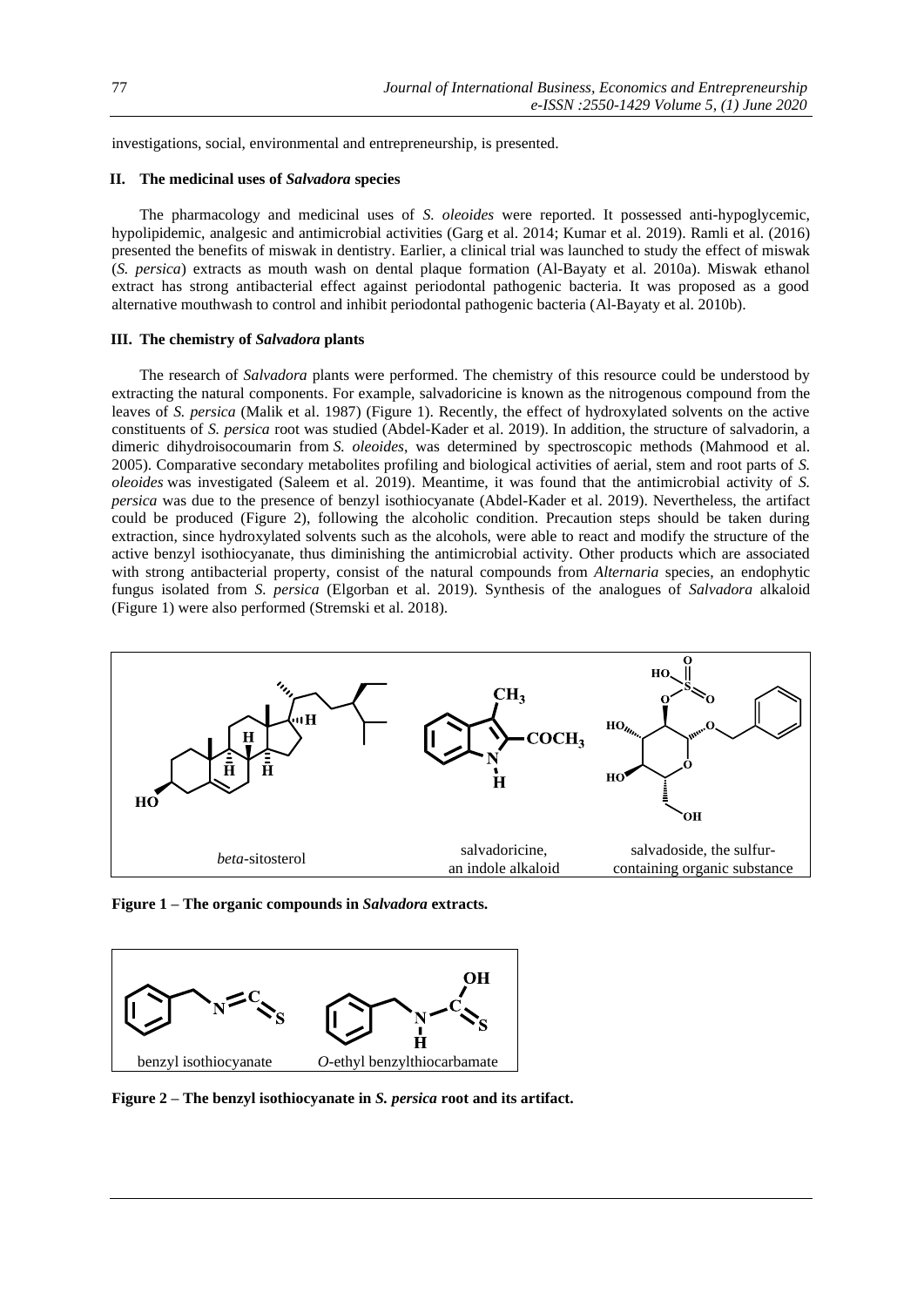Table 1 provides the publications of reviewed papers on *Salvadora* species. *S. persica* was reported as an effective oral hygiene aid. It may be recommended for regular use, given its favourable effects on oral health, low cost, availability and simplicity of use (Halawany, 2002). The ongoing research on this folklore toothbrush trees prominently lead to the business and entrepreneurship ideas.

| Source                 | Key points                                                                    |
|------------------------|-------------------------------------------------------------------------------|
| Halawany, 2002         | Review on S. <i>persica</i> and its effect on various aspects of oral health  |
| Akhtar et al. 2011     | Review on phytochemical and pharmacological investigations of S. persica      |
| Garg et al. 2014       | Review on phyto-pharmacological study of S. oleoides                          |
| Haque et al. 2015      | Review of the therapeutic effects of using S. persica on oral health          |
| Abdelmagyd et al. 2019 | Review of clinical trials using herbs as adjunct in periodontal therapies     |
| Jassoma et al. 2019    | Review of the antiplaque efficacy of S. persica mouth rinse, in comparison to |
|                        | chlorhexidine                                                                 |
| Nafees et al. 2019     | Review on the status and future prospects of endangered Salvadora species     |
| Sener et al. 2019      | Review of the herbal extracts used in dental disorders.                       |

# **Table 1 - The review articles on** *Salvadora* **species**

## **IV. The business and entrepreneurship of miswak**

The research and development conducted on *Salvadora* plants lead to positive influences towards entrepreneurial intentions (Kasuma et al. 2019) and advanced, marketable items. The extracts are now extensively used in dentistry. The products are manufactured in pharmaceutical and cosmetics industries, as the toothbrush (Miswak, 2018), toothpaste or tooth gel (Halagel, 2020) and mouth rinse (Listerine, 2019). The miswak products, especially the mouth wash, were more effective in reducing the growth of cariogenic bacteria, than the ordinary toothpaste (Al-Dabbagh et al. 2016). The innovative miswak products are introduced. It consists of bristles, made from the roots and twigs of *S. persica*, created from Japanese technology (Miswak OnPay, 2020). In another merchandise, it includes a pen-shaped holder, which contain the fibrous, chewing *Salvadora* branch or twig/stick (MYGIC, 2020; Figure 3). Another sample of the miswak pen also provides a fresh, small cut of the twig, which can be stationed at the end of the pen. The refill miswak in vacuum-sealed pack and the cutter could be delivered to the customers (This Toothbrush, 2020).



**Figure 3 – Examples of the miswak pen.** 

Nevertheless, the challenges in miswak business are obvious. Since the toothbrush, toothpaste and the floss have been used for so long, the westerners are less likely to change their brushing habits (Peters, 2015). Intercultural knowledge is indeed required, in order to understand the needs of global populations (Denner, 2018) for the start-up of the miswak business. In addition, the disadvantages of miswak use were listed (Haque et al. 2015). Meantime, the miswak business could add into the social business (Musa, 2019), as provided by another form of miswak. It is referred as a unique form due to its material. It is made from the premium olive trees, planted in the Kashmir valleys. A part of the miswak sales proceeds to financing a refugees' school in Malaysia [\(Royal Miswak,](https://www.royalmiswak.com/) 2020).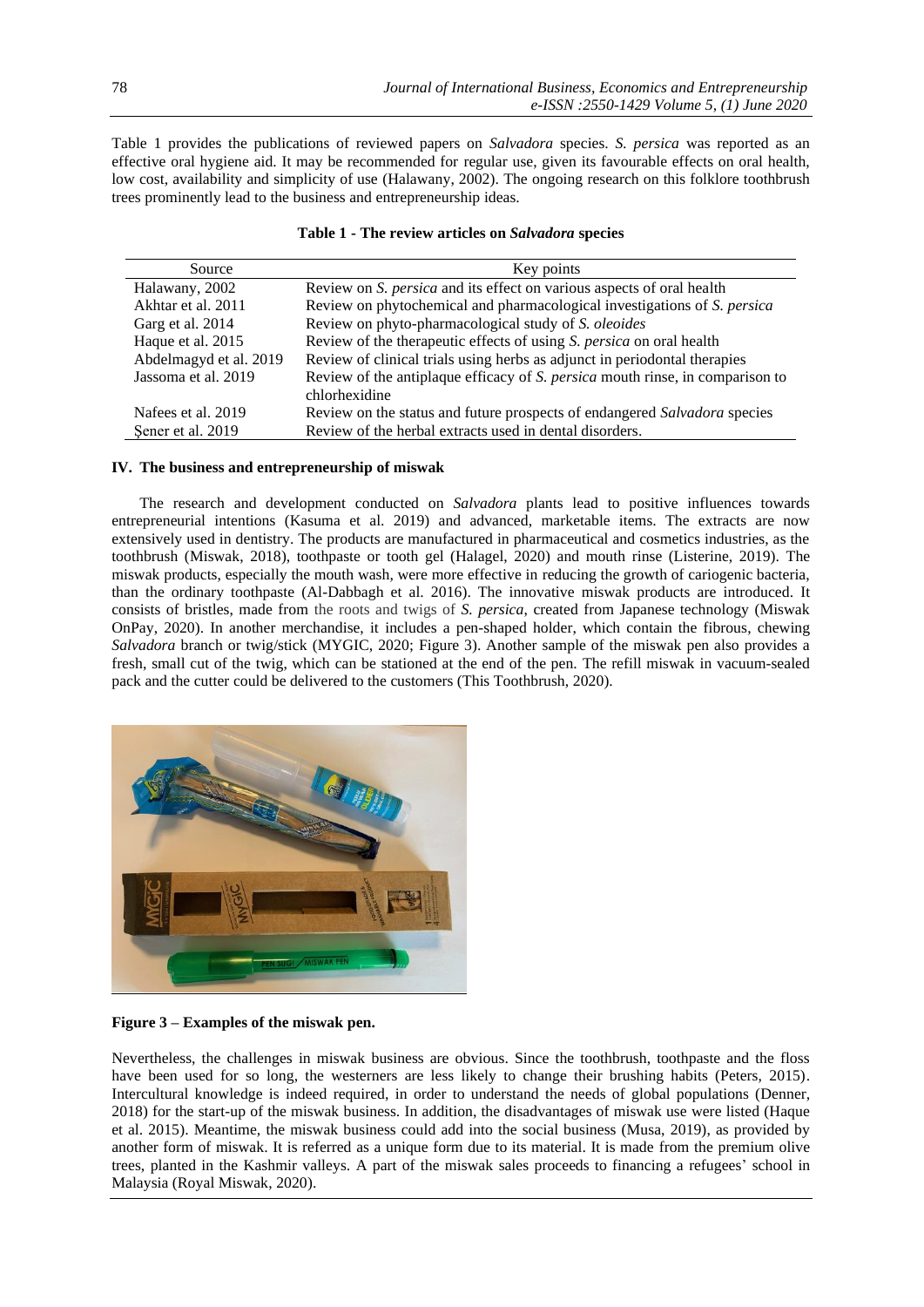# **V. Conclusion**

*Salvadora* is an arid horticultural species and forest crop. It can be successfully grown in harsh conditions and is at risk of extinction. However, sustainability can be achieved through cultivation of such plants. It is anticipated that more research could be carried out for the economic benefit of this multipurpose *Salvadora* trees. The uses of miswak is associated with health, social, cultural norms and religious beliefs, and could be exploited for human well-being. In short, the prophetic practice could be revived by the means of business and entrepreneurship of miswak.

### **Acknowledgement**

The authors would like to acknowledge the Faculty of Pharmacy, UiTM.

#### **References**

- Abdel-Kader, M. S., Al Shahrani, K. S., Alqarni, M. H., Salkini, M. A., Khamis, E. H., Ghabbour, H. A., & Alqasoumi, S. I. (2019). Effect of hydroxylated solvents on the active constituents of *Salvadora persica* root "Siwak", *Saudi Pharmaceutical Journal*, 27(2): 220-224.
- Abdelmagyd, H. A. E., Shetty, S. R., & Al-Ahmari, M. M. M. (2019). Herbal medicine as adjunct in periodontal therapies- A review of clinical trials in past decade, *Journal of Oral Biology and Craniofacial Research*, 9(3): 212-217.
- Abdul Majeed, A. B. (2017). Rahsia Kayu Siwak. Siri 187, Suara Ukhwah, Published by The Academy of Contemporary Islamic Studies (ACIS), UiTM, 24/11/2017.
- Akhtar, J., Siddique, K. M., Bi, S., & Mujeeb, M. (2011). A review on phytochemical and pharmacological investigations of miswak (*Salvadora persica* Linn). *J. of Pharmacy & Bioallied Sciences*, 3(1): 113–117.
- Al-Dabbagh, S. A., Qasim, H. J. & Al-Derzi, N. A. (2016). Efficacy of Miswak toothpaste and mouthwash on cariogenic bacteria. *Saudi Med J*., 37(9): 1009-1014.
- Al-Bayaty, F. H., Abdulla, M. A., Abu Hassan, M. I., Roslan, S. N., Hussain, S. F. & Said, H. B. (2010a). Effect of mouthwash extracted from miswak (*Salvadora persica*) on periodontal pathogenic bacteria an in-vitro study, *2010 International Conference on Science and Social Research (CSSR 2010)*, Kuala Lumpur, Malaysia, 2010, pp. 178-181.
- Al-Bayaty, F. H., AI-Koubaisi, A. H., Abdul Wahid Ali, N., & Abdulla, M. A. (2010b). Effect of mouth wash extracted from *Salvadora persica* (Miswak) on dental plaque formation: A clinical trial. *Journal of Medicinal Plants Research*, 4(14): 1446-1454.
- Denner, M. (2018). Stands on Globalization. *Journal of International Business, Economics and Entrepreneurship*, 3(1), 53-55.
- Elgorban, A. M., Bahkali, A. H., Al Farraj, D. A., Abdel-Wahab, M. A. (2019). Natural products of *Alternaria* sp., an endophytic fungus isolated from *Salvadora persica* from Saudi Arabia, *Saudi Journal of Biological Sciences*, 26(5): 1068-1077.
- Garg, A., Mittal, S. K., Kumar, M., Gupta, V., & M. Singh. (2014). Phyto-Pharmacological Study of *Salvadora Oleoides* - A Review. *Int. J. Bioassays*, 3(1): 1714-1717.
- Halagel (2020). Halagel Non-Fluoridated Toothpaste, Miswakgel. Retrieved from https://www.halagel.com.my/Halagel-Non-Fluoridated-Toothpaste-Miswakgel-100gm-175gm
- Halawany, H. S. (2002). A review on miswak (*Salvadora persica*) and its effect on various aspects of oral heath, *Saudi Dent J*., 24(2): 63–69.
- Haque, M. M. & Alsareii, S. A. (2015). A review of the therapeutic effects of using miswak (*Salvadora persica*) on oral health. *Saudi Med J*., 36(5): 530-543.
- Jassoma, E., Baeesa, L. & Sabbagh, H. (2019). The antiplaque/anticariogenic efficacy of *Salvadora persica* (Miswak) mouthrinse in comparison to that of chlorhexidine: a systematic review and metaanalysis. *BMC Oral Health*, 19, 64-78.
- Kasuma, J., Mohd Kassim, S., Sheikh Naimullah, B. S., Abang Abdul Rahman, D. H., & Adenan, M. A. (2019). Personal Capabilities and Social Factor towards Entrepreneurial Intention: Empirical Evidence of Science and Technology Undergraduate Students. *Journal of International Business, Economics and Entrepreneurship*, 4(1): 35-41.
- Kumar, D. & Parcha, V. (2019). Antihyperlipidemic Flavonoid Glycoside from *Salvadora oleoides* (Decne.). *Journal of Biologically Active Products from Nature*, 9(5): 364-371.